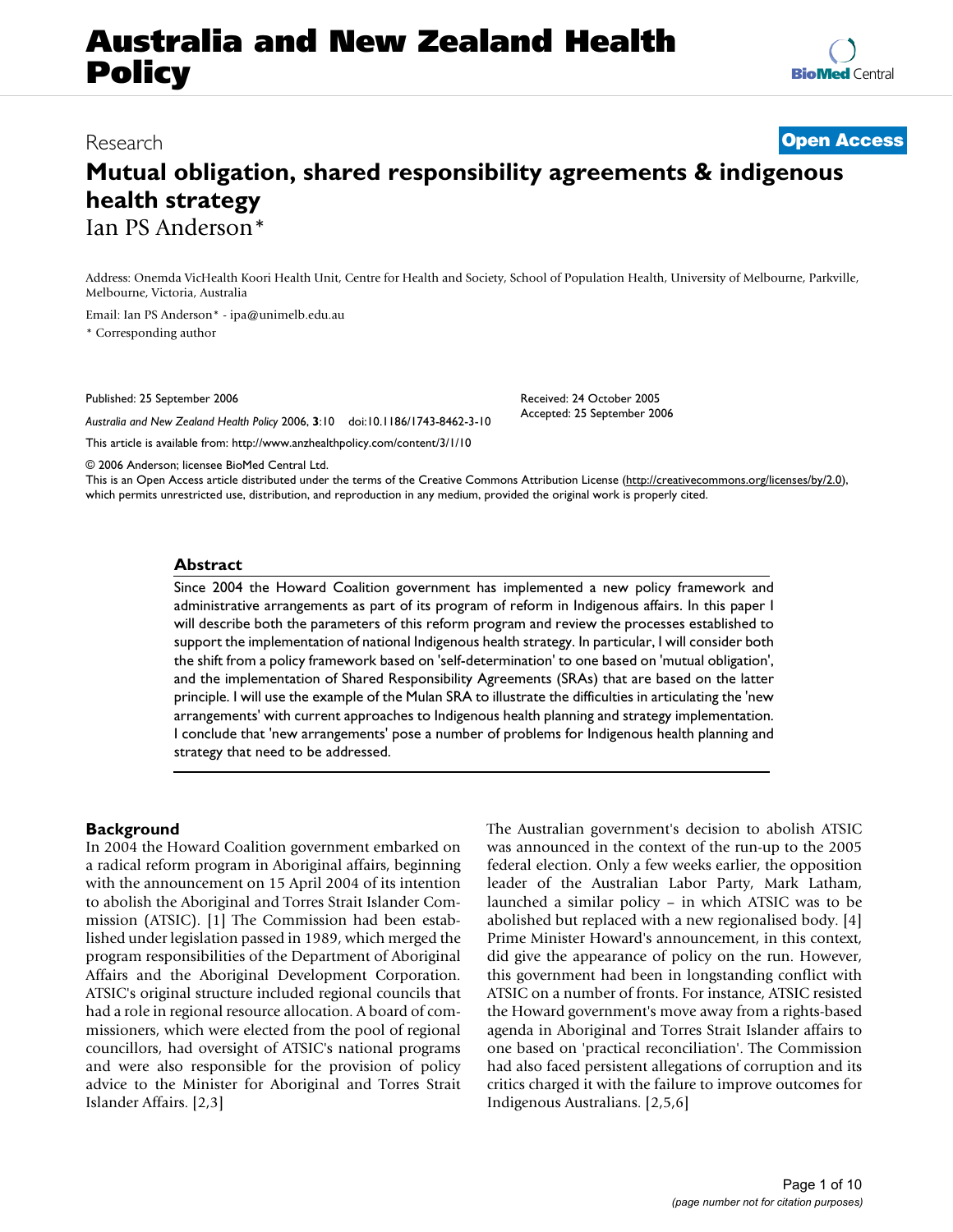In 2002 the Australian government commissioned a review of ATSIC. The review panel recommended the retention of the Commission, but with significant structural reform. [7] The government, however, did not wait for the review to be completed before tackling structural reform – from July 2003 the commission was split into two arms, an elected and an administrative arm (Aboriginal and Torres Strait Islander Services, ATSIS), in order to create a 'separation of powers'. [2] Despite these measures the Australian government, by April 2004, had come to the:

*very firm conclusion that ATSIC should be abolished and that it should not be replaced, and that programmes should be mainstreamed and that we should renew our commitment to the challenges of improving outcomes for indigenous people in so many of those key areas*. [1]

In the months that followed, ATSIC's programs were reallocated to Australian Government departments and portfolios (see Table 1); the National Indigenous Advisory Council was established and the development of 'Shared Responsibility Agreements' (SRAs) was initiated. [8-10]

In the last two years over 100 SRAs have been developed (for a comprehensive register of these agreements see [11]). The critique of SRAs has focused on linking a discretionary benefit to basic civic rights; concerns about the capacity to evaluate them; the potential of SRAs to produce health outcomes and their underpinning ethics [12- 14]. Notwithstanding the concerns raised about the SRAs, the current Aboriginal affairs minister, Mal Brough, remains positive about their contribution, even whilst announcing a review of their implementation [15].

The idea of 'mutual obligation' underpins this new approach to Indigenous affairs. This policy construct has been used to frame the development of the SRAs – which I illustrate below using the 'Mulan agreement' as a case study. This new policy framework in Indigenous affairs departs from a regime based on the notion of 'self-determination' (first introduced to national policy in 1972). [3,16] It is arguable as to whether this shift in policy has been based on an informed review of trends in outcomes or even an analysis of the application of the principles of self-determination to policy and service delivery. Here, however, it is my intention to describe the contours of these reforms – not to evaluate the basis for them.

When ATSIC was established, Aboriginal health was one of its program responsibilities. However, the responsibility for the administration of this program was transferred to the health portfolio in 1995, following the evaluation of the National Aboriginal Health Strategy (endorsed 1989) and lobbying by the Aboriginal community controlled health sector. [17,18] Since then, considerable focus has been given to the development of mechanisms to coordinate the implementation of Aboriginal health strategy and planning within the health sector. This has resulted in the development of multi-sectoral intergovernmental Framework Agreements, a national approach to performance management and the development of regional planning forums. Strategy development has focused on both the development of the health care infrastructure (with a priority for primary health care) and biomedically defined priorities. [19-21]

Following the transfer of the Aboriginal health program, ATSIC continued to play a significant role in inter-sectoral strategy in Indigenous health. ATSIC's environmental health and housing programs addressed significant determinants of Indigenous health. Consequently, the respective roles, responsibilities and working relationship between the health portfolio and ATSIC were defined in a Memorandum of Understanding that was agreed to in 1995. [17]

In the sections below I describe the parameters of this reform program and the mechanisms currently associated with Aboriginal and Torres Strait Islander health strategy and planning. The implications of the broader reform agenda in Indigenous affairs for strategy and planning in health is considered in the concluding discussion in this article.

## **Mutual obligation**

Mutual obligation has been a contested concept in Australian public policy over the last decade, particularly in debates on welfare reform. Although the idea has a much longer history, emerging originally from eighteenth and nineteenth century debates about the social contract that binds citizens and state, it has been mobilised in this context by what has been constructed as the of 'problem of welfare dependence'. [22,23] Some commentators claim that welfare dependence is not explicitly defined in the Government policy, lending it to ambiguous or contradictory interpretations. [23] Nevertheless, it can be inferred that welfare dependence is seen to emerge when individuals on income support rely on governments, not so much because they lack the capacity for self-reliance, but the will. [23] Accordingly, Prime Minister Howard outlined in an address to the 'Australia Unlimited Roundtable' in 1999:

*Just as it is an ongoing responsibility of government to support those in genuine need, so also is it the case that – to the extent that is within their capacity to do so – those in receipt of such assistance should give something back to society in return*. [24]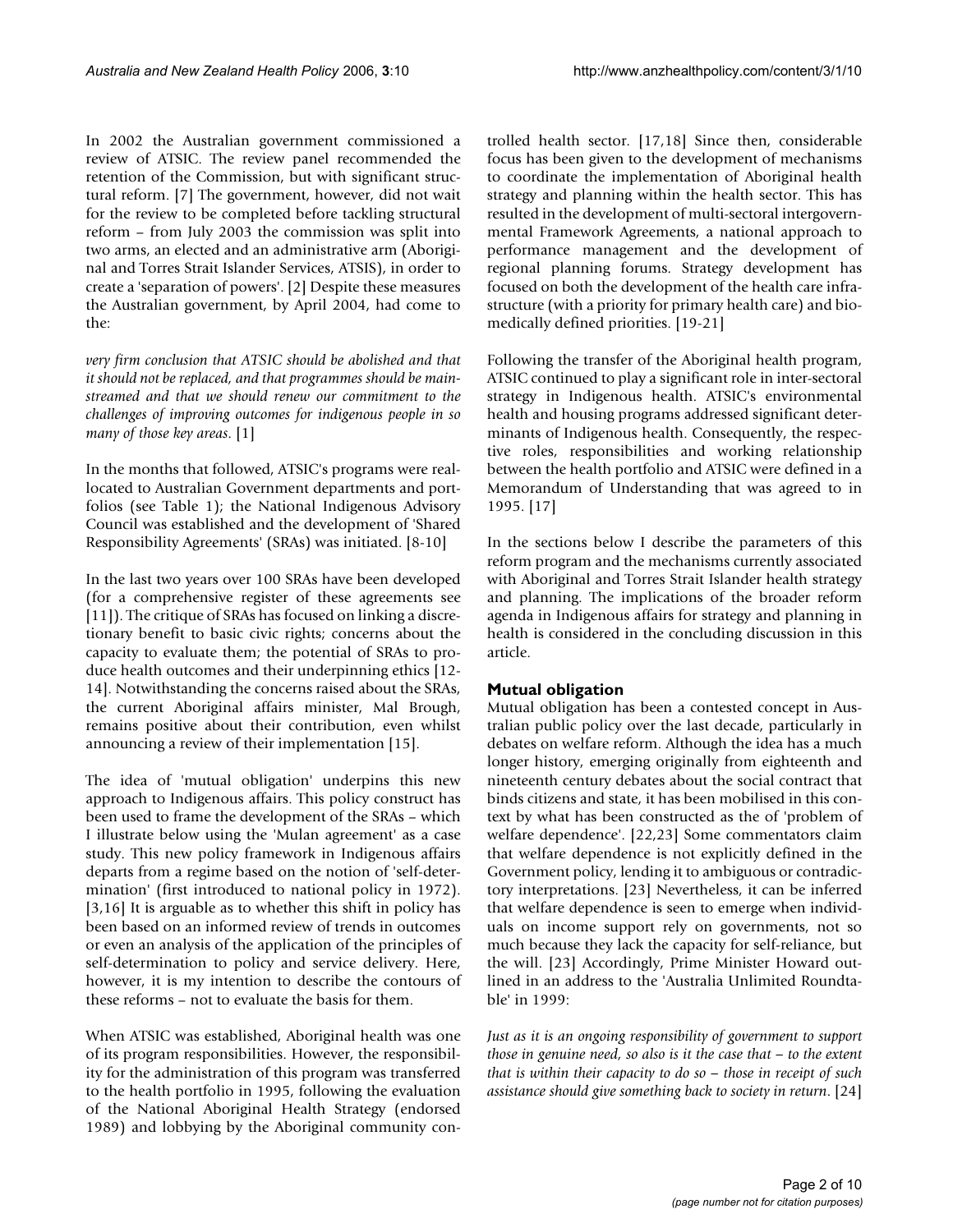### **Table 1: The transfer of ATSIC programs to Australian government departments and portfolios. Source: [8]**

| Australian Government Portfolio/Department                               |
|--------------------------------------------------------------------------|
| ATSIC program transferred                                                |
| Department of Immigration and Multicultural and Indigenous Affairs       |
| Indigenous rights                                                        |
| International Issues                                                     |
| Public Information                                                       |
| Repatriation                                                             |
| Planning and Partnership Development                                     |
| <b>Community Participation Agreements</b>                                |
| Native Title and Land Rights                                             |
| Indigenous Women's Development                                           |
| Indigenous Women                                                         |
| Office of Torres Strait Islander Affairs                                 |
| Immigration and Multicultural and Indigenous Affairs Portfolio           |
| Indigenous Land Fund                                                     |
| Indigenous Land Corporation                                              |
| Torres Strait Regional Authority                                         |
| Registrar of Aboriginal Corporations                                     |
| Regional Councils                                                        |
| Aboriginal and Torres Strait Islander Services                           |
| <b>ATSIC Housing Fund</b>                                                |
| ATSIC's functions under the Native Title Act                             |
| Business loans and program grants made by ATSIC before 1 July 2003       |
| Administration of the Regional Land Fund                                 |
| Department of Employment and Workplace Relations                         |
| Community Development and Employment                                     |
| <b>Business Development program</b>                                      |
| <b>Employment and Workplace Relations Portfolio</b>                      |
| Indigenous Business Australia                                            |
|                                                                          |
| Department of Family and Community Services                              |
| Community Housing and Infrastructure                                     |
| <b>Family Violence</b>                                                   |
| - Family Violence Prevention (shared with Attorney-General's Department) |
| - Family Violence Partnership program                                    |
| <b>Family and Community Services Portfolio</b>                           |
| Aboriginal Hostels Limited                                               |
| Department of Communications, Information Technology and the Arts        |
| Arts, Culture and Language                                               |
| <b>Broadcasting</b>                                                      |
| Sport and Recreation                                                     |
| Department of Health and Ageing                                          |
| <b>Effective Family Tracing and Reunion Services</b>                     |
|                                                                          |

## **Department of the Environment and Heritage**

Maintenance and Protection of Indigenous Heritage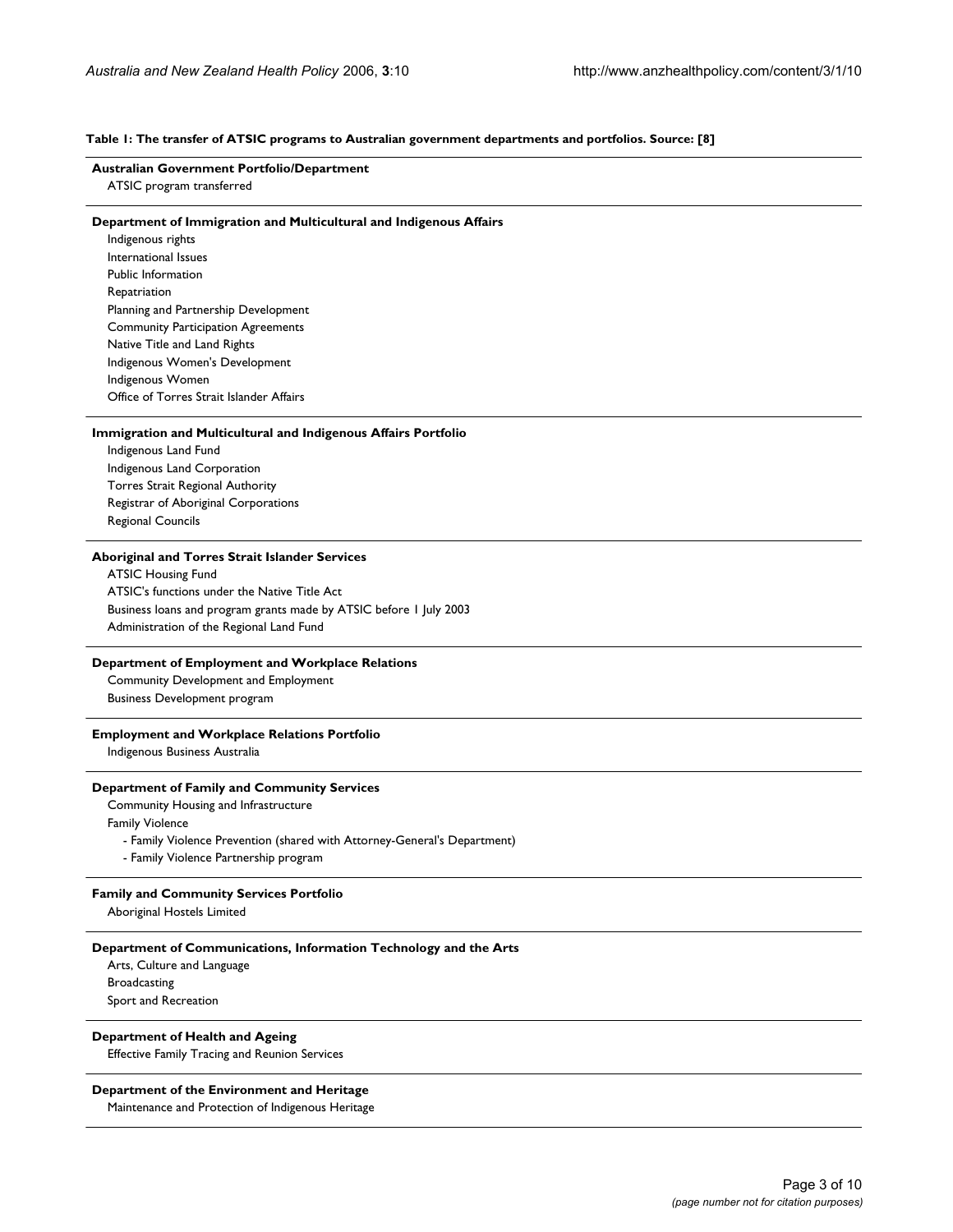| Table 1: The transfer of ATSIC programs to Australian government departments and portfolios. Source: [8] (Continued) |  |  |
|----------------------------------------------------------------------------------------------------------------------|--|--|
|----------------------------------------------------------------------------------------------------------------------|--|--|

| <b>Attorney-General's Department</b>                                                 |  |  |  |  |  |  |  |
|--------------------------------------------------------------------------------------|--|--|--|--|--|--|--|
| Legal and Preventative                                                               |  |  |  |  |  |  |  |
| Family Violence Prevention (shared with Department of Family and Community Services) |  |  |  |  |  |  |  |
| <b>Education, Science and Training Portfolio</b>                                     |  |  |  |  |  |  |  |
| Australian Institute of Aboriginal and Torres Strait Islander Studies                |  |  |  |  |  |  |  |
| <b>Finance and Administration Portfolio</b>                                          |  |  |  |  |  |  |  |
| Office of Evaluation and Audit                                                       |  |  |  |  |  |  |  |

According to the Office of Indigenous Policy Coordination (OIPC), governments and Indigenous people "have rights and obligations and all must share responsibility". [25] The problem, as they see it, being that:

*Despite best intentions, over the last 30 years, programs and services have been delivered in ways that increase dependence on government and welfare, rather than building on the creativity and self-reliance of Indigenous people*. [25]

The assumptions that underlie this position and the application of 'mutual obligation' in Aboriginal affairs have been contested, as they have been in the broader welfare sector. Some Indigenous leaders, such as Noel Pearson, have advocated positions that converge with this idea. He argues, for instance, that the "provision, without reciprocity, of income support to able bodied people of working age can be seen as 'negative' welfare, including passivity and dependence." [26] Nevertheless, he cautions in an article with Patrick Dodson against the potential 'dangers' of an uncritical application of 'mutual obligation' – particularly the extent to which the idea can be potentially used to unnecessarily intervene in private lives and in particular social and economic behaviours. [27]

In the public debate on Aboriginal and Torres Strait Islander self-determination there has been a tendency to focus on ATSIC as the sole institutional manifestation of this policy [18]. It is significant in this regard that the new policy structure, the National Indigenous Council, was established by Ministerial appointment and not elected representation. [9] However, at its broadest, the policy of self-determination has been realised through a number of different processes. This includes the development of participatory policy processes, Indigenous management of services (such as primary health, legal, housing and related community services) and, more generally, the promotion of Indigenous leadership and decision-making. [16,28]

Notwithstanding the broader approach to the application of principles of self-determination, Australian Government strategy continues to rely to a significant extent on

the delivery of Indigenous-specific health and community services through Aboriginal cooperatives that have locally elected boards of management – the ACCHs. [19] In 2003, prior to the abolition of ATSIC, all Australian governments signed onto the National Strategic Framework for Aboriginal and Torres Strait Islander Health. This in effect locks in the Howard government, at least in the medium term, to a strategy in which key result area one:

*aims to continue support for adequately resourced, well-planned ACCHSs. It advocates partnerships between community controlled health services and mainstream services to ensure that Aboriginal and Torres Strait Islander communities have access to the full range of services expected within the comprehensive primary health care context. It supports the fundamental principles of community decision-making, influence and control over the way health services for Aboriginal and Torres Strait Islander peoples are managed and delivered*. [21]

#### **Reforms in indigenous program administration**

On 30 June 2004 the Minister for Indigenous Affairs announced, "more than \$1 billion of former ATSIC/ATSIS programs have been transferred to mainstream Australian Government agencies and some 1300 staff commence work in their new Departments as of tomorrow". [29] The new administrative arrangements for these programs is summarised in Table 1. However, there is more to this reform program than the disestablishment of the Australian government's Indigenous bureaucracy. A number of the reforms also draw upon current debates in Australian public policy and internationally about the development of effective whole-of-government responses or "joined up government" recognising that "Both the effective development of policy, and the efficient delivery of the services that are the concrete manifestation of policy, are equally hinder by departmentalism". [10,30] To that end the reforms in Indigenous program administration include the creation of central co-ordination mechanisms such as:

• A ministerial taskforce that operates as a cabinet committee, providing collaborative leadership and setting strategic directions.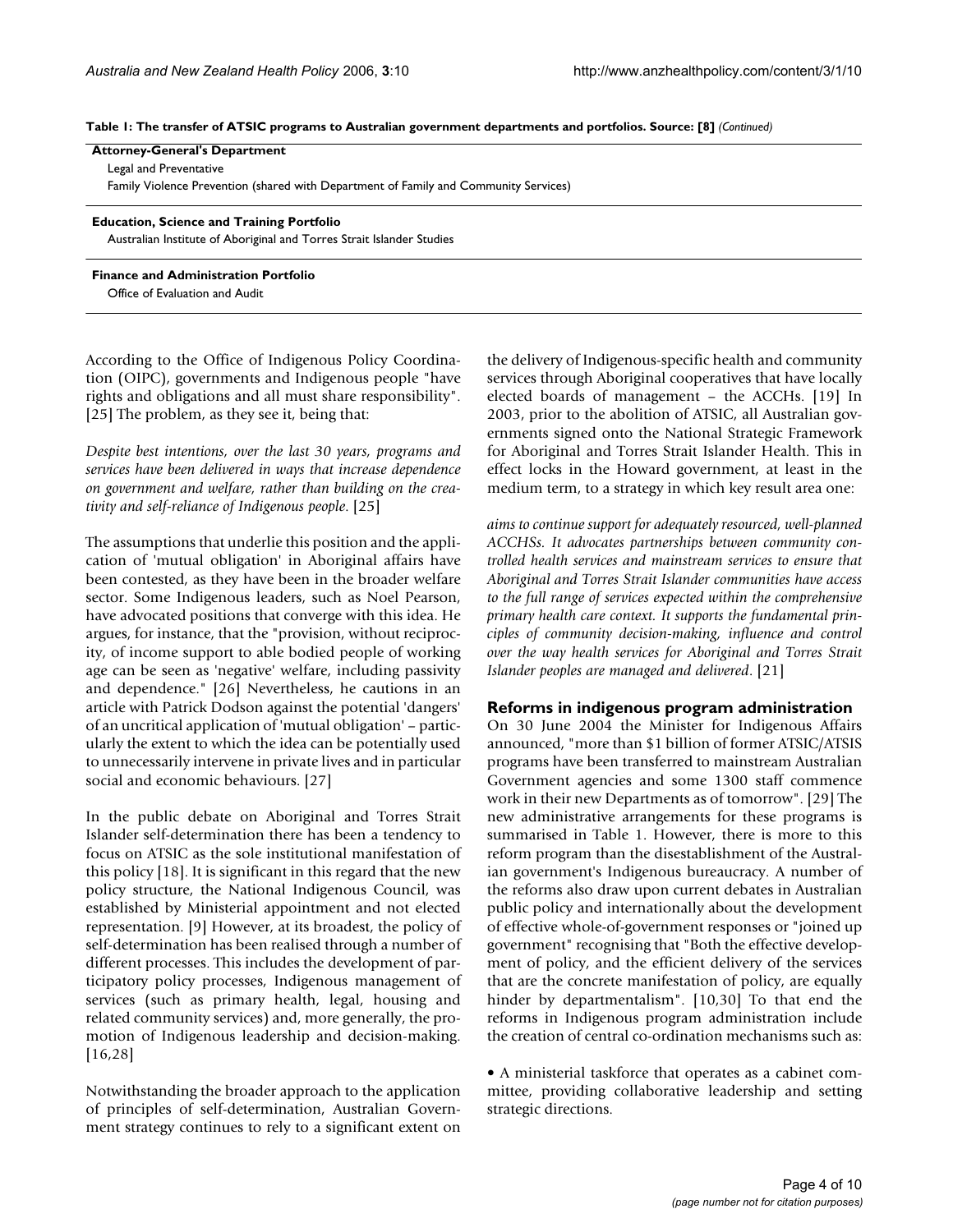• A Secretaries group supporting ministerial decisionmaking, coordinating across government agencies, and overseeing annual reporting.

• An Office of Indigenous Policy Coordination (OIPC), with functions that include responsibility for, coordinating whole-of-government policy, program and service delivery across the Australian Government and between other levels of government and the private sector. [10]

Under these new arrangements, it is intended that all Australian government departments will contribute to a single coordinated budget submission for Indigenousspecific programs. [10] This process is untested, and it is at the leading edge of these reforms. Over the last decade significant growth in Aboriginal health program funding as been achieved within the context of the health portfolios budget process. [31] It remains to be seen as to whether this can be sustained with initiatives in Aboriginal health competing with those in other sectors such as housing, education etc.

Regionally, the "joined up government' agenda in Aboriginal affairs is supported through the creation of Indigenous Coordination Centers (ICCs). It is intended that the ICCs will provide Indigenous Australians with a single point of contact with Australian government departments. Accordingly, each ICC is described as a 'whole of Australian government office', with staff from multiple agencies, headed by a manager responsible for developing the relationship with Aboriginal communities and coordinating the efforts of other government agencies. The ICCs are responsible for the development of SRAs. [10,32]

The formal connection between the ICCs and the Commonwealth Department of Health and Ageing has evolved slowly. Currently, there are about 21 health staff who have been assigned a relationship with 33 ICCs. Health staff have been co-located within an ICC in only a few instances, and a number cover more than one ICC (Office for Aboriginal and Torres Strait Islander Health, personal communication.).

## **Indigenous health strategy and planning since 1995**

Since 1995 the key elements of the national planning framework that has been established for Indigenous health includes:

• The National Strategic Framework for Aboriginal and Torres Strait Islander Health which was signed off by the Australian Health Ministers Conference in 2003. This strategy outlines the agreed priorities and key result areas for national development in Indigenous health [20,21].

• The agreement to an Aboriginal Health Performance Measurement framework that is aligned with the National Strategic Framework. [33]

• Framework Agreements in Aboriginal and Torres Strait Islander Health, which are intergovernmental agreements that provide the basis for collaborative service planning and development.

• Joint Planning Forums, which have been established at a jurisdictional level under the Framework Agreements and are responsible for the development of State and regional Aboriginal and Torres Strait Islander health plans.

The regional planning process has been critical to aligning health planning with nominated priorities and identified gaps in services. They have played a significant role in brokering agreements between different levels of government and the ACCHS sector. The development of the infrastructure and resources for Aboriginal and Torres Strait Islander primary health care is a high priority in both Commonwealth health policy and in nationally agreed strategy. [20,21] In this context, the ACCHS and other primary health services play a significant role, both as a focus for capacity building, but also a vehicle for the delivery of disease- and risk-based strategies.

## **The Mulan Agreement**

The 'Mulan Agreement' was one of the first SRAs to be developed. Mulan is a small Aboriginal community, population 150, 400 kilometres southwest of Halls Creek on the edge of the Great Sandy Desert in the remote northwest of Australia. The proposed agreement, dubbed the 'Hygiene Pact', attracted controversy in the Australian media. [34-38] Some, such as Patrick Dodson, said it represented a "return to native welfare days". [38] Other press reports pointed out that the local community (through the Catholic school) had already initiated a hand and face-washing program 18 months earlier in order to improve the control of trachoma eye disease. It has been suggested that this had been used to gain leverage in this SRA to get the Australian Government to pay for the installation of a petrol bowser. [39] I will return to this significant fact below.

This particular SRA has two goals:

- *To strengthen the Mulan community economy through the installation of fuel bowsers that will provide income to the local store and improve tourism opportunities; and*
- *Improve health within the community, particular among children, through the implementation of strategies to reduce the*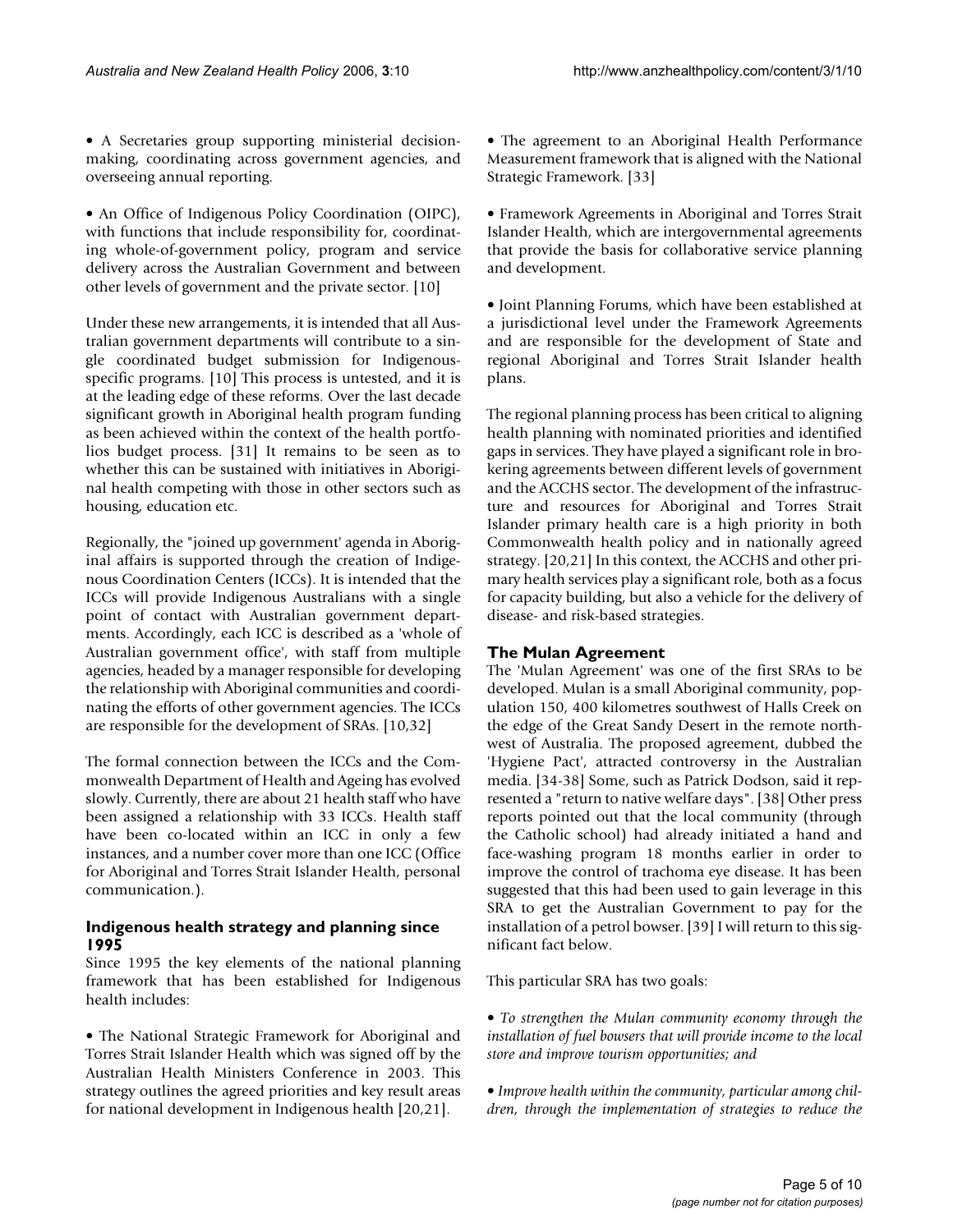*incidence of trachoma, secondary skin infection and worm infestations*. [40]

Here I will focus on the health component, and specifically that which is related to trachoma control as this aspect of the deal attracted most of the debate.

In this SRA, the Mulan community was entitled to a discretionary benefit of \$A172,260 to pay for the installation of petrol bowsers (the University of Melbourne's Agreements, Treaties and Negotiated Settlements Database records a slightly higher figure of \$221,000). [35,41] The Western Australian State government for its part was to ensure that children were tested regularly for trachoma, skin infection and worms and to monitor health services.[40] In return for their discretionary benefit the text of the draft agreement stipulated that the Mulan community would:

• *through the Council, and in conjunction with the Community Consulting Agents and the Clinic, start and keep up a program to make sure kids shower every day, wash face twice a day;*

• *Through the CDEP program [Community Development Employment Program] ensure that rubbish bins are at every house and that they are emptied twice each week;*

- *Through the housing manager ensure that household pest control happens four times each year;*
- *Through the ESO [Essential Services Officer] ensure that the rubbish tip is properly managed;*

• *Work with the Community Consulting Agents to develop and put in place strategies to ensure that petrol sold through the store is no used for petrol-sniffing; and*

• *Work with the Community Consulting Agents to monitor and report on the extent to which the community, family and individual commitments set out in this agreement are met*.

Further the agreement specifies that families and individuals in the Mulan Community will:

• *Make sure kids get to school, crèche and the clinic when they should;*

• *Make sure kids shower daily and wash faces twice daily*

• *Keep homes and yards clean and rubbish free and ensure that household rubbish gets into bin straightway – not on ground or in houses*

• *Ensure all households rents are paid so that Council can afford pest control, repairs (eg plumbing) and cost of rubbish removal*. [40]

## **Trachoma control programs**

The face-washing component of the Mulan SRA was specific to the control of eye disease caused by trachoma. Trachoma is an infectious disease of the conjunctiva, or lining of the eye, which has both an acute phase (manifest in early childhood) and chronic outcomes – the most significant of which is adult blindness. In Australia, the disease is now almost exclusively an Aboriginal and Torres Strait Islander disease – having been absent for over a century in the broader population. This decline in the broader community occurred prior to the introduction of trachoma control programs and is largely attributed to the improvements in housing and environmental infrastructure. [42]

Current national guidelines for trachoma control are based on a strategy endorsed by the World Health Organization and they emphasise a of range activities summarised by the acronym SAFE or: S(urgery); A(ntibiotic control); F(acial cleanliness); E(nvironmental prevention). In sum, the SAFE acronym articulates a multi-faceted strategy with distinct components. [42-44]

Environmental health strategies for trachoma control include activities that aim to improve the quality of housing, and environmental health hardware such as water supply, sewerage systems, garbage disposal etc. This component of a trachoma strategy is argued to be fundamental to long-term control on the basis of compelling circumstantial evidence. [43] Direct evidence for environmental measures in trachoma control, however, is limited to a small study that documented the impact of a fly control program. [43,44] Face-washing programs have been developed because of an observed correlation between facial cleanliness and active trachoma. However, the evidence that links such programs and improved community trachoma prevalence is weak. [43] National guidelines also advocate a range of antibiotic regimes for the treatment of infected and un-infected individuals depending local epidemiology of the disease. [42] Finally, surgical treatment is recommended for chronic trachoma (trichiasis) as this has shown to be effective in the prevention of blindness. [42,44] All strategies depend on the local delivery of a range of health and public health services by an appropriately skilled workforce.

In summary, effective trachoma control requires an integrated primary health and public health approach to its management and control with a: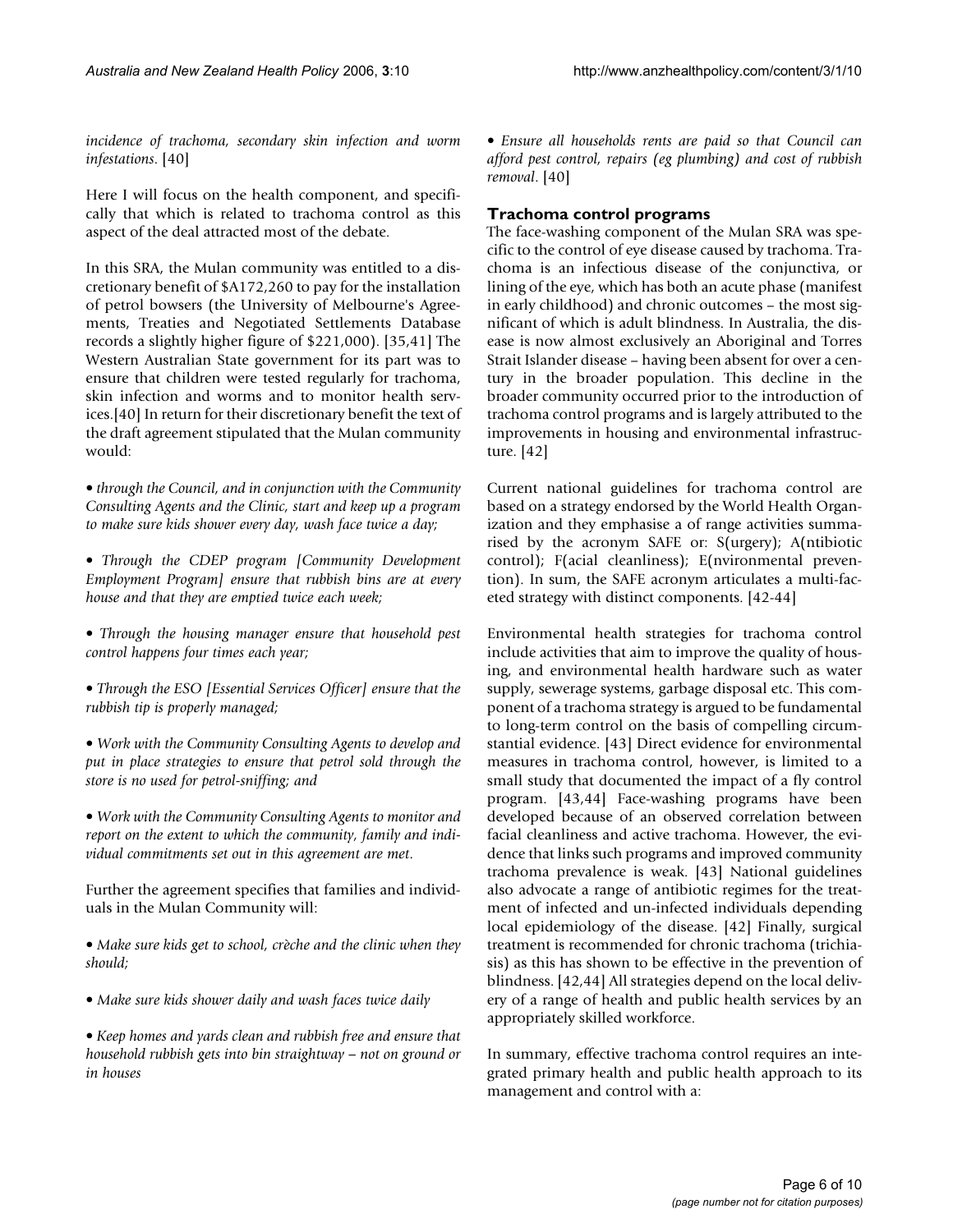| Year                | 1997 | 1998 | 1999 | 2000 | 2001 | 2002 | 2003 | 2004 | 2005 |
|---------------------|------|------|------|------|------|------|------|------|------|
| <b>Prevalence %</b> | 17.9 | 40.9 | 30.7 | 24.3 | ັ້   | 27.4 | 75   | 16   | 56   |

**Table 2: Trachoma Prevalence: Mulan. Source: [49]**

*combination of screening activity and antibiotic and surgical treatment, and environmental improvements to promote personal and community hygiene*. [44]

#### **The Mulan SRA and trachoma control**

The Mulan SRA deals with only one component of the comprehensive strategy required to control trachoma. It focuses on the behaviour of individuals and the local community council. The evidence to support its particular focus on face-washing activities is limited and at best indirect. The agreement does not address the delivery of the health, public health services, housing and environmental programs, which are integral to comprehensive trachoma control programs. It is silent on critical issues including which government agencies are responsible for the planning, development and delivery of these services.

In one sense this is to be expected as SRAs are in general designed to focus on the provision of a discretionary benefit. Unlike standard service agreements, SRAs do not specify the relationship between funding inputs, service activity or outputs and outcomes. Nevertheless, the success of this Mulan SRA (in terms of trachoma control) depends on the appropriate funding and coordination of a range of broader activities and services. The link between the local ICC and the regional planning process established in health are significant in this regard. It was made clear as a result of questions raised at the Senate Estimates hearings that officers from the Commonwealth department of health who managed the Indigenous eye health program did not provide advice on the development of this agreement, although there was input from the regional public health Unit of the Western Australia Health Department. [45]

Trachoma control is complex and if SRAs are to tackle health problems such as this, the local ICC needs to be able to access public health expertise to ensure that they are based on current evidence and best practice. Taking into account the limited scope of this SRA, it seems broadly consistent with current guidelines, although it could be argued that the focus on the hygiene practices of Aboriginal children would be better broadened to family activities. However, this issue raises broader questions as to how ICC managers establish health priorities with local communities. Is a focus on trachoma control the appropriate priority given the range of health issues confronting remote communities? To that end, it is critical that mechanisms are established to ensure that ICC managers have

access to the necessary public health expertise to guide decision-making.

The negotiation of an SRA such as this may well provide a focus for consolidating activity that addresses local health priorities. In a context in which local leadership has focused a community on its responsibilities, this may provide an opportunity to support local success. In this instance there is good evidence that there was significant community leadership in negotiating this deal. However, it should also be noted that there is no evidence to suggest, at this stage, that the provision of discretionary benefits will influence individual behaviours in a sustained way. In this respect the SRA is distinct from the application of mutual obligation to individual welfare transfer payments where the threatened removal of benefits can act as a powerful incentive. It seems doubtful that if a SRA was negotiated with a non-Aboriginal community that the provision of some new infrastructure, such as roundabout or swimming pool, would be a sufficient incentive to cause sustained individual behavioural change. It is not unreasonable to ask whether the installation of a petrol bowser will similarly form an incentive for sustained behaviour change.

#### **Monitoring and evaluation**

Given the untested assumptions that underpin this new approach, it is important that the efficacies of these arrangements are tested through rigorous monitoring and evaluation processes.

The Mulan agreement was first announced in December 2004. Yet by April 2005 there were reports in the press that the prevalence of Trachoma in Mulan had decreased from a high of 70 per cent in 2004 to zero. [46,47] However, trachoma prevalence data is collected in this region at the same time every year (around September). This is done in order to minimise the impact of seasonal variation on prevalence data. Prevalence data fluctuates each year, depending on a range of factors including seasonal changes (it is more common in dusty dry conditions) and population mobility (in a small community the absence of one family may have a significant impact on rates) (see Table 1). The high prevalence of trachoma in 2003 (70 per cent) was probably the result of an unusually dry year, and this probably also accounted for the increase in prevalence (to 58 per cent) which occurred in 2005 following the announcement of the Mulan agreement. Nor could the SRA had any impact on the low prevalence (16 per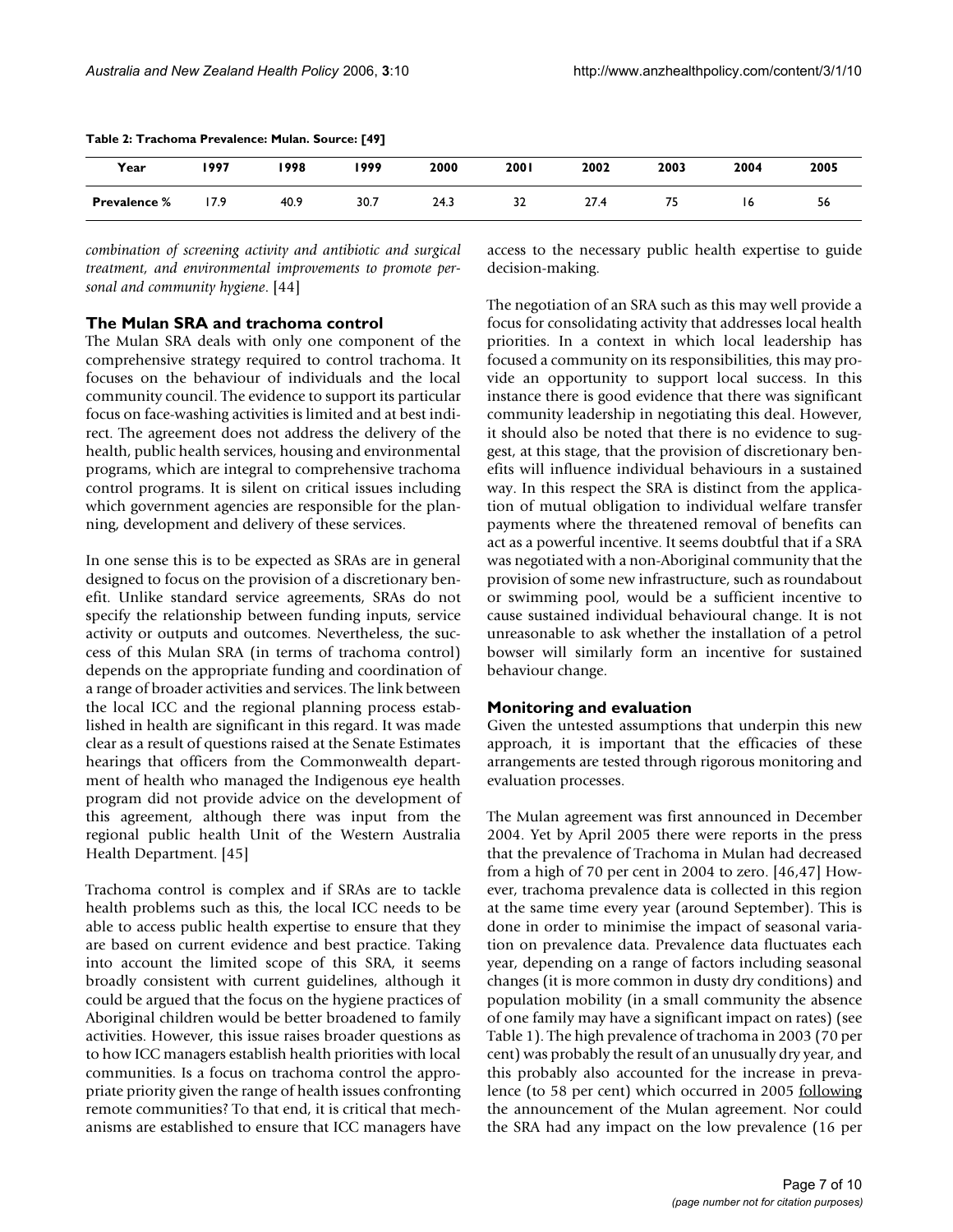cent) that was measured in 2004, given that the agreement was not negotiated until after the annual screening had taken place. Trachoma prevalence had never reached zero in Mulan as was claimed in *The Australian*, and it is the long-term trend data that is more significant here, not the dips and falls between years.

Press commentary on this agreement has fluctuated from premature claims of success to equally premature claims of failure. Politicians on all sides have exploited the various reports of prevalence data. When given the opportunity, the then Minister for Aboriginal Affairs, Senator Amanda Vanstone, did not correct the premature claims that were circulating in the press in April 2005. [47] Whether she was misinformed or mischievous is probably moot. Certainly, when it became apparent that the prevalence data for 2005 had in fact risen, Opposition Senators also took the opportunity to score political points during the Senates Estimates process.[48] The political stakes in this new agenda are clearly high. This only further underscores the need for rigorous independent evaluation.

## **Commentary**

There are a number of key issues that need to be addressed if SRAs are to be effective for Indigenous health strategy. In the first instance, it seems unlikely to work if they were to be used as vehicles for a radical agenda to erase Indigenous self-determination. In the second, critical issues between the relationship between these agreements and Indigenous health planning need to be addressed.

SRAs were established to signal a move away from the principles of self-determination in Aboriginal policy. The abolition of ATSIC was further emblematic of the desire of the Howard government to engage with Aboriginal Australia without the mediating influence of representative structures or bodies. However, it is difficult to imagine how a SRA could be effectively negotiated without the input of a local Aboriginal leadership, organisation or representative structure playing a role in the process of negotiation. To the extent that it has been successful, the Mulan SRA demonstrates the importance of an organised local leadership. It does not seem possible, without developing a new process, how local priorities would be understood or communicated.

It could be further argued that regional and national peak policy bodies continue to play a role in successful implementation of local agreements. The relationship between the National Aboriginal Community Controlled Health Organisation (the peak body representing ACCHs) and the health portfolio has deteriorated over recent years. Yet this continues to be a source of expert advice on clinical, population health and service issues in Aboriginal health. The current national guidelines for Trachoma control

were developed with the input of NACCHO, which has the potential to mobilise the expert knowledge and experience of workers in this sector. It would be counter to the success of government strategy to completely erase such institutional manifestations of self-determination.

More significantly, the development of a partnership with the Aboriginal community controlled sector has been foundational to most national strategy in Aboriginal health. [20,21] This sector plays a significant role in the delivery of primary health care services to Aboriginal and Torres Strait Islander people – it is likely, for pragmatic reasons alone, that effort will still need to be placed on the development of capacity in this component of the health system. Notwithstanding the significant role of mainstream primary health services, Indigenous-managed services continue to play a key role in this arena.

If locally agreed SRAs, which focus on health outcomes, are to be successful they need to articulate with established processes in Indigenous health strategy. Health gain in nearly all instances requires more than simple individual behavioural change. If the Mulan agreement is to have an effect in terms of health gain, behavioural change needs to be supported by the provision of effective primary health and environmental health services. Health planning, service development and workforce development need to align with these local priorities. It is acknowledged that some steps have been taken to connect the ICCs with the health portfolio, but the question remains as to whether this is adequate.

Whilst a focus on the development of relationships between ICCs and regional planning processes will be critical, it is also important that the development of SRAs also reflects best practice and evidence about effective disease control. It would be inefficient to establish regional processes to collate, synthesise and analyse evidence of this kind – so the development of broader national mechanisms is needed to inform the decision-making of the managers of ICCs. Where best practice guidelines have been developed, these need to be made available to ICC managers. ICC managers need some support in identifying other sources of public health advice. They also need to be across established national priorities for Indigenous health.

The new arrangements do provide opportunities to progress the development of an inter-sectoral agenda in health. Notwithstanding the ideological commitment of some for a more radical agenda, local Indigenous leadership, Indigenous-managed-services, regional bodies and policy organisations will continue to play a role in the roll-out of strategy. Further, if these new arrangements are to be effective articulations need to be created in to link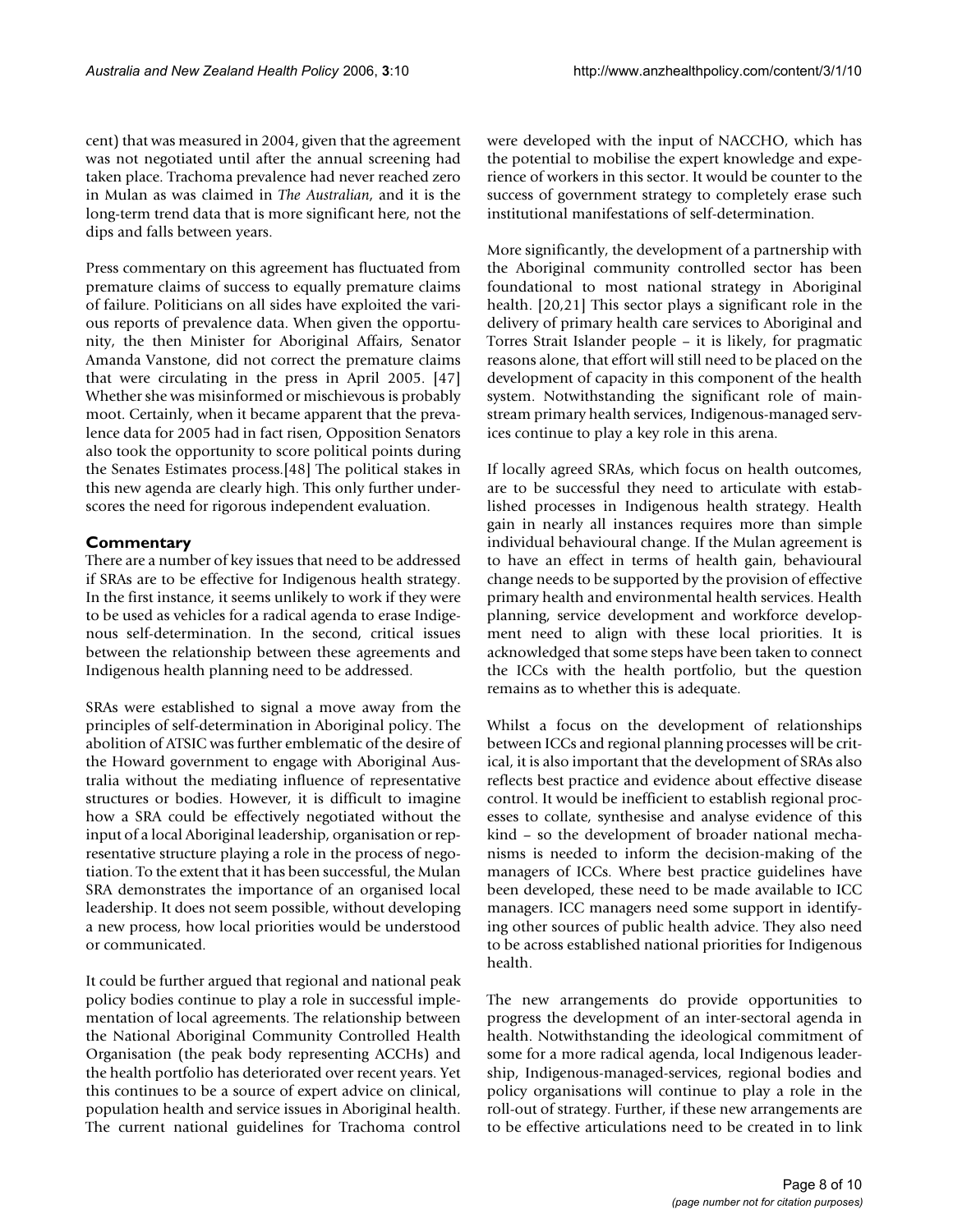these processes more effectively with health planning and expert advisory processes. Whilst these issues are clearly critical to good policy development, it is also important that these agreements do not reinforce a sense of failure in local communities. In that sense there is probably much more at stake for communities such as Mulan than the political fortunes of the advocates and critiques of these new arrangements. The articulation of SRAs with health strategy and planning is critical ands deserves a close focus in the planned review of SRA's.

## **Abbreviations**

ACCHS Aboriginal Community Controlled Health Services

ATSIC Aboriginal and Torres Strait Islander Commission

ATSIS Aboriginal and Torres Strait Islander Services

CDEP Community Employment Development Program

ESO Essential Services Officer

SRA Shared Responsibility Agreement

ICC Indigenous Coordination Centre

NACCHO National Aboriginal Community Controlled Health Organisation

OIPC Office of Indigenous Policy Coordination

## **Competing interests**

The author(s) declare that they have no competing interests.

#### **Acknowledgements**

The Victorian Health Promotion Foundation and the Commonwealth Department of Health and Ageing provide core funding to the Onemda VicHealth Koori Health Unit. Thank you to the reviewers of this article for critical insights and feedback.

#### **References**

- Howard |: Transcript of the Prime Minister, The Hon John **Howard MP Joint Press Conference with Senator Amanda Vanstone, Parliament House, Canberra.** [[http://](http://www.pm.gov.au/news/interviews/Interview795.html) [www.pm.gov.au/news/interviews/Interview795.html](http://www.pm.gov.au/news/interviews/Interview795.html)].
- 2. Cunningham J, Baeza J: **An 'experiment' in Indigenous social policy: the rise and fall of Australia's Aboriginal and Torres Strait Islander Commission (ATSIC).** *The Policy Press* 2005, **33:**461-473.
- 3. Sanders W: **Towards an Indigenous order of Australian government: Rethinking self-determination as Indigenous affairs policy.** In *Centre for Aboriginal Economic Policy Research Discussion Paper* Canberra, Centre for Aboriginal Economic Policy Research, Australian National University; 2002:20.
- 4. Dodson L: **Dumping ATSIC part of branding the unconventional Latham.** In *Sydney Morning Herald* Sydney, ; 2004.
- 5. Ivanitz M: **The Demise of ATSIC? Accountability and the Coalition Government.** *Australian Journal of Public Administration* 2000, **59:**3-12.
- 6. Barnes G: **What took you so long, Mr Howard.** In *The Age* Melbourne, ; 2004.
- 7. Hannaford J, Huggins J, Collins B: **In the hands of the regions a new ATSIC. Report of the review of the Aboriginal and Torres Strait Islander Commission.** Canberra, Commonwealth of Australia; 2003.
- Office of Indigenous Policy Coordination: **Transferring ATSIC-<br><b>ATSIS** programs. [http://www.oipc.gov.au/About\_OIPC/ [\[http://www.oipc.gov.au/About\\_OIPC/](http://www.oipc.gov.au/About_OIPC/new_arrangements/TransferringPrograms.asp) [new\\_arrangements/TransferringPrograms.asp](http://www.oipc.gov.au/About_OIPC/new_arrangements/TransferringPrograms.asp)].
- 9. Senator Amanda Vanstone. Minister for Immigration and Multicultural Affairs and Indigenous Affairs: **National Indigenous Council**<br>appointed [press release]. [http://www.atsia.gov.au/media/ [\[http://www.atsia.gov.au/media/](http://www.atsia.gov.au/media/media04/v04064.htm) [media04/v04064.htm\]](http://www.atsia.gov.au/media/media04/v04064.htm).
- 10. Aboriginal and Torres Strait Islander Social Justice Commissioner: **Social Justice Report 2004.** Sydney, Human Rights and Equal Opportunity Commission; 2005:197.
- 11. Indigenous Studies Program: **Agreements, Treaties and Negotiated Settlements Project.** [[http://www.atns.net.au/atns.html\]](http://www.atns.net.au/atns.html).
- 12. McCausland R: **Shared Responsibility Agreements: progress to date.** Sydney, University of Technology; 2005:8.
- 13. Kowal E: **[Mutual obligation and Indigenous health: thinking](http://www.ncbi.nlm.nih.gov/entrez/query.fcgi?cmd=Retrieve&db=PubMed&dopt=Abstract&list_uids=16548836) [through incentives and obligations.](http://www.ncbi.nlm.nih.gov/entrez/query.fcgi?cmd=Retrieve&db=PubMed&dopt=Abstract&list_uids=16548836)** *Medical Journal of Australia* 2006, **184:**292-293.
- 14. Collard KS, D'Antoine HA, Eggington DG, Henry BR, Martin CA, Mooney GH: **["Mutual" obligation in Indigenous health: can](http://www.ncbi.nlm.nih.gov/entrez/query.fcgi?cmd=Retrieve&db=PubMed&dopt=Abstract&list_uids=15896176) [Shared Responsibility Agreements be truly mutual?](http://www.ncbi.nlm.nih.gov/entrez/query.fcgi?cmd=Retrieve&db=PubMed&dopt=Abstract&list_uids=15896176)** *Medical Journal of Australia* 2005, **182:**502-504.
- 15. ABC News Online: **ABC News Online: Review ordered of Shared Responsibility Agreements. 20 Jun 2006.** [\[http://](http://www.abc.net.au/news/newsitems/200606/s1664543.htm) [www.abc.net.au/news/newsitems/200606/s1664543.htm\]](http://www.abc.net.au/news/newsitems/200606/s1664543.htm).
- 16. Anderson I: **The end of Aboriginal self-determination?** *Futures* [[http://www.sciencedirect.com\]](http://www.sciencedirect.com).
- 17. Anderson I: **National Aboriginal and Torres Strait Islander health strategy: A framework for health gain?** Melbourne, VicHealth Koori Health Research and Community Development, Centre for the Study of Health and Society, University of Melbourne; 2002.
- 18. Anderson I: **Powers of health: on the politics of self-determining Aboriginal health.** *Arena Magazine* 1994, **11:**32-36.
- 19. Anderson I: **Recent developments in national Aboriginal and Torres Strait Islander health strategy.** *Australian and New Zealand Health Policy* 2004, **1: 2:**.
- 20. National Aboriginal and Torres Strait Islander Health Council: **National strategic framework for Aboriginal and Torres Strait Islander health: Context.** Canberra, Commonwealth of Australia; 2003.
- 21. National Aboriginal and Torres Strait Islander Health Council: **National strategic framework for Aboriginal and Torres Strait Islander health: Framework for action by governments.** Canberra, Commonwealth of Australia; 2003.
- 22. Dumbrell D, Fox J, Linehan B, Mullane M: **Mutual obligation implications for health.** Canberra, Department of Health and Aged Care; 2000.
- 23. Parker S: **Welfare dependency and the logic of mutual obligation.** *Just Policy* 2004, **32:**28-35.
- 24. Prime Minister of Australia John Howard: **Transcript of the Prime Minister The Hon John Howard MP address to the 'Australia Unlimited Roundtable'.** [[http://www.pm.gov.au/news/speeches/](http://www.pm.gov.au/news/speeches/1999/AustraliaUnlimitedRoundtable.htm) [1999/AustraliaUnlimitedRoundtable.htm](http://www.pm.gov.au/news/speeches/1999/AustraliaUnlimitedRoundtable.htm)].
- 25. Office of Indigenous Policy Coordination: **Indigenous Coordination Centres: Questions and Answers.** [[http://www.indige](http://www.indigenous.gov.au/icc/qa.html) [nous.gov.au/icc/qa.html\]](http://www.indigenous.gov.au/icc/qa.html).
- 26. Pearson N: **Positive and negative welfare and Australia's indigenous communities.** *Family Matters* 1999, **54:**30-35.
- 27. Dodson P, Pearson N: **The dangers of mutual obligation.** In *The Age* First edition. Melbourne, ; 2004:17.
- 28. Anderson I: **Aboriginal Australians, governments and participation in health systems.** In *Health, Social Change & Communities* Edited by: Liamputtong P and Gardner H. South Melbourne, Oxford University Press; 2003:224-240.
- Senator Amanda Vanstone (Minister for Immigration and Multicultural and Indigenous Affairs): **Australian government changes to Indigenous affairs services commence tomorrow.** [\[http://](http://www.atsia.gov.au/media/media04/v04039.htm) [www.atsia.gov.au/media/media04/v04039.htm\]](http://www.atsia.gov.au/media/media04/v04039.htm).